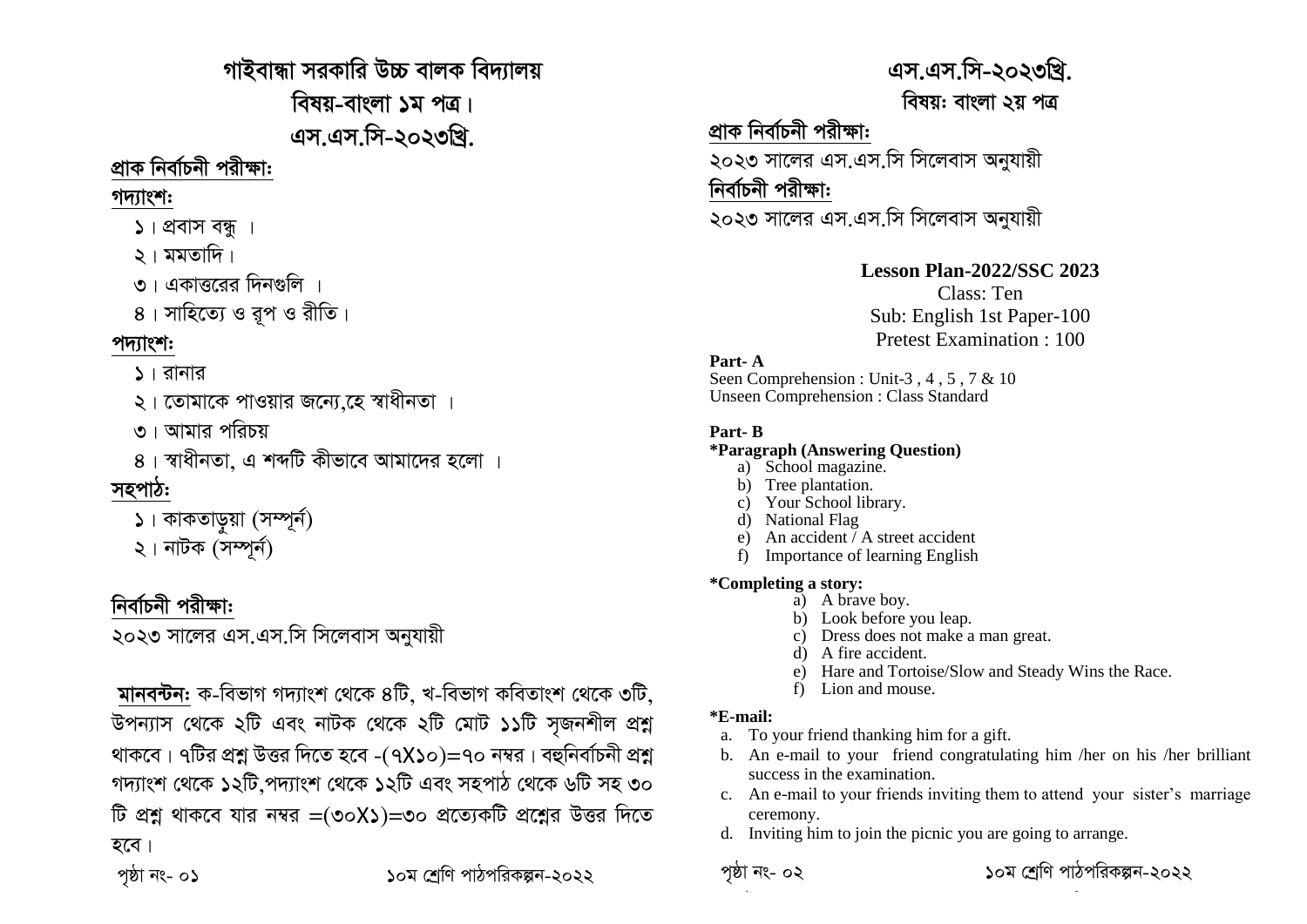- e. An email to the manager of the travel agency/ the railway booking clerk to cancel the ticket booked for you.
- f. An email to the manager of a travel agency/ the railway booking clerk for booking a ticket for you.

#### **\*Dialogue Writing:**

- a) A Dialogue between you and your friend about the usefulness of computer.
- b) Between two friends about how they should spend/spare the time after the examination/ leisure.
- c) Between you and your father about the profession you choose/your hobby/Future plan of life.
- d) About the benefit of early rising/good effect of morning walk/physical exercise.
- e) A dialogue between two friends—One supporting the village life and the other town life.
- f) About the uses and abuses of mobile phone.
- g) On proper use of time/ value of time

**Instructions:** Test items must have contexts. Sentences Which are isolated and out contexts can not be given as questions. No questions will be set from the textbook or and any help book.

#### **Test Examination-2022 /SSC-2023** Sub: English 1st Paper-100

**Text Book:** Unit-3 , 4 , 5 , 7 , 10 , 11 & 12

#### **According to the syllabus of SSC/2023**

#### Marks distribution for Pretest & Test Examination

| <b>Skills</b> | <b>Total Marks</b> | <b>Test Items</b>            | Marks          |
|---------------|--------------------|------------------------------|----------------|
| Part-A        |                    | Seen Passage $(1-2)$         |                |
| Reading       |                    | 1. MCQ                       | 10             |
| Test          |                    | 2. Answering question        | 12             |
|               | Seen passage-2     | 3. Gap filling without clues | 0 <sub>5</sub> |
|               |                    | Unseen Passage (4-5)         |                |
|               |                    | 4. Information transfer      | 06             |
|               |                    | 5. Summarizing               | 10             |
|               |                    | 6. Matching (out of text)    | 07             |
| $Par: -B$     |                    | 7. Paragraph                 | 14             |
|               |                    | 8. Story                     | 12.            |

| পষ্ঠা নং- |  | ೦೨ |
|-----------|--|----|
|-----------|--|----|

*c"ôv bs- 03 10g †kªwY cvVcwiKíb-2022 c"ôv bs- 01 10g †kªwY cvVcwiKíbv-2017 <sup>c</sup>"ôv bs- 04 10g †kªwY cvVcwiKíb-2022 c"ôv bs- 01 10g †kªwY cvVcwiKíbv-2017*

| Writing | 9. E-mails   |     |
|---------|--------------|-----|
| Test    | 10. Dialogue |     |
|         | Full marks   | 10C |

N.B : Terminal examination marks should be 100 and it should be converted to 80, learners should also be assessed through 20 marks continuous assessment and these 20 marks should be added to determine learners Final grade in the summative assessment.

For Continuous Assessment -

| (i) Home Task/Investigative work- 05 |    |
|--------------------------------------|----|
| (ii) Class Test-                     | 10 |
| (iii) Class work-                    | 05 |
|                                      | 20 |

### **Lesson Plan-2022/SSC-2023**

Class: Ten Sub: English 2nd Paper-100 Pretest Examination : 100

#### **Grammar:** 60

- 1. Gap filling activities without clues ( to test prepositions, articles, zero articles)
- 2. Gap filling(cloze test\*) with clues ( to test vocabulary in general) (\*A Cloze Test is also a gap filling activity with recurring gaps at regular intervals at the 5th or 6th or 7th or 8th or 9th word.)
- 3. Substitution table
- 4. Right forms of verbs
- 5. Changing sentences (change of voice, change of degrees, affirmative to negative, assertive to exclamatory, exclamatory to assertive, assertive to imperative)
- 6. Completing sentences(Using conditionals, gerund, infinitive, participle)
- 7. Use of suffix and prefix
- 8. Tag questions
- 9. Punctuations

### **CV writing:**

To be practiced in the classroom.

#### **Paragraph:**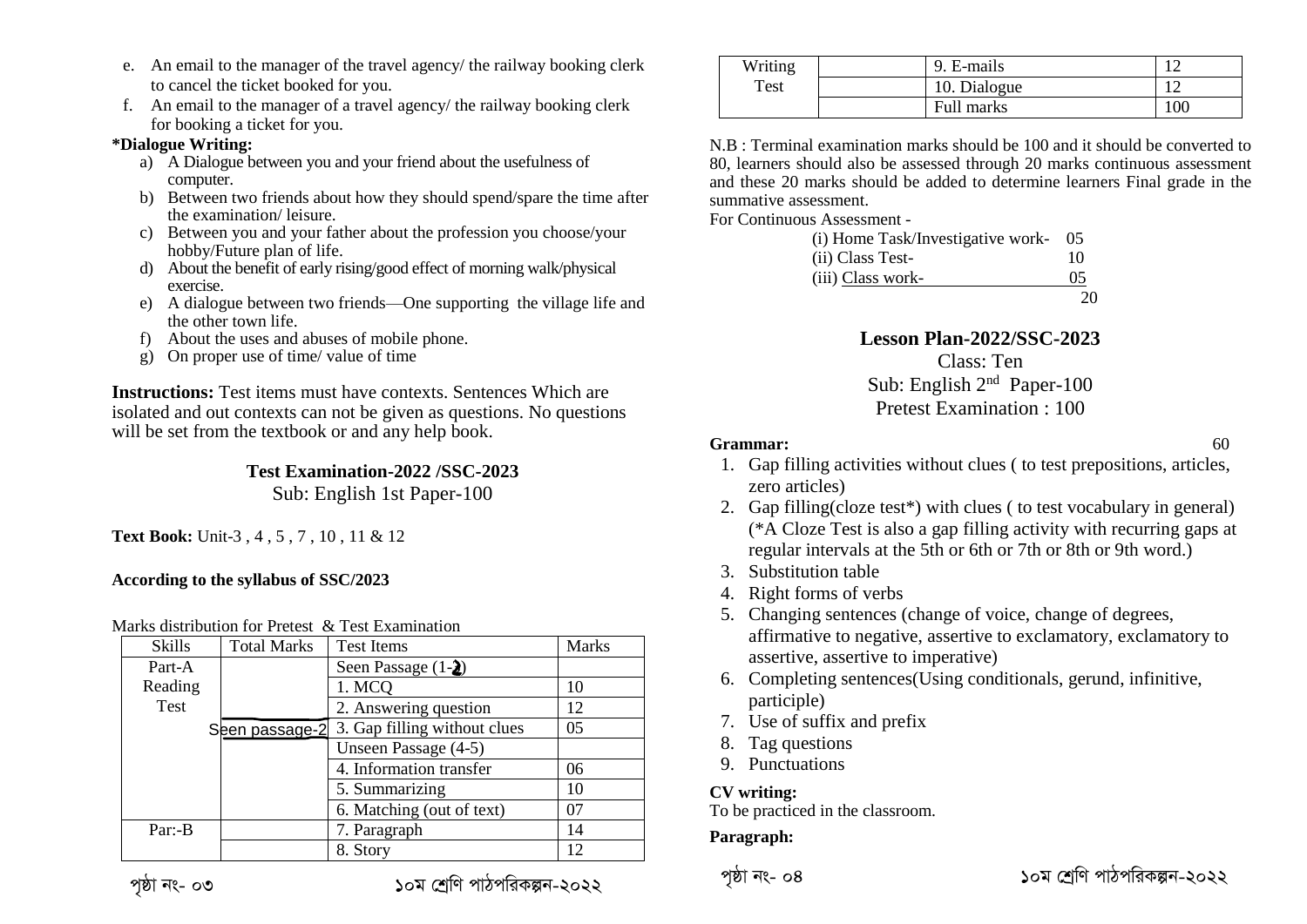- a) The life of a farmer.
- b) Deforestation
- c) Traffic jam
- d) Winter Morning
- e) Environment pollution

### **Formal Letters:**

- a) To your Headmaster for increasing facilities/setting up/ complaining against the insufficient facilities in common room / school library / canteen / school hostel /Multimedia class room / literary club/ cultural club/ English language club.
- b) Suppose, you are an inhabitant of Nikli, Kishoreganj. write a letter to the Chairman of electricity Board of your district complaining about load shedding/frequent power failure in your area.
- c) Suppose, you are an inhabitant of Wari, Dhaka. .Write a letter to the ward councillor complaining about mosquito menace in you area.
- d) Suppose, you are an inhabitant of Thanapara, Gaibandha. The people of your locality suffer greatly due to insufficient water supply. Now, write a letter to the Mayor complaining about insufficient water supply.
- e) Suppose, you are an inhabitant of Warl, Dhaka. The people of your locality suffer greatly due to unhygienic condition of the locality. Now, write a letter to the Mayor complaining about the fact.

**(f)** Suppose, you are the Headmaster of a school. Govt. has taken decision to complete COV1D-19 vaccination of all students aged above 12 years. Now, write a notice about it.

**Test Examination-2022/SSC -23** Sub: English 2nd Paper-100

Class: Ten

**According to the syllabus of SSC/2023**

### **Marks distribution for Pretest & Test Examination:**

|     | Grammar Marks                           |                             |
|-----|-----------------------------------------|-----------------------------|
| 01. | Gap filling activities without clues    | $.5 \times 10=5$            |
|     | (prepositions, articles, zero articles) |                             |
|     | Gap filling (cloze test) with clues     | $.5 \times 10=5$            |
| 03. | Substitution table                      | $1 \times 06 = 6$           |
| 04. | Right form of verbs                     | $1 \times 10 = 10$          |
|     | পৃষ্ঠা নং- ০৫                           | ১০ম শ্ৰেণি পাঠপরিকল্পন-২০২২ |

### $\alpha$  $\epsilon$

| UJ. |                                    |                    |
|-----|------------------------------------|--------------------|
|     | 06. Changing sentence              | $1 \times 10 = 10$ |
|     | 07. Completing sentence            | $1 \times 05 = 5$  |
|     | 08. Tag Question                   | $1 \times 07 = 7$  |
|     | 09. Use of suffix and prefix       | $.5 \times 14 = 7$ |
|     | 10. Capitalization and punctuation | $1 \times 05 = 5$  |
|     |                                    | Total-60           |
|     | Composition marks                  |                    |
|     | 12. CV with cover letter           | 15                 |
|     | 13. Formal letter                  | 10                 |
|     | 14. Paragraph                      | 15                 |
|     |                                    |                    |

 $\overline{\text{Total- }100}$ 

*পাইবান্ধা সরকারি উচ্চ বালক বিদ্যালয় বি*ষয়-গণিত *Gm.Gm.wm-2023wLª. welq †KvW-*<u>প্ৰাক নিৰ্বাচনী পৱীক্ষা:</u>

*ক-বিভাগ(বীজগণিত)* অনুশীলনী-২,৩.*8* খ-বিভাগ(জ্যামিতি) *Abykxjbx-7,8(8.1+8.2+8.5) গ-বি*ভাগ(ত্ৰিকোনমিতি ও পরিমিতি) *Abykxjbx-9,16(16.1+16.2+16.3)*  $v = \sqrt{q}$ সিগ (পরিসংখ্যান) অনশীলনী-১৭

## *নিৰ্বা*চনী পৱীক্ষা:

*ক-বিভাগ(বীজগণিত) Abykxjbx-2,3,4,13* খ-বিভাগ(জ্যামিতি)

*c"ôv bs- 06 10g †kªwY cvVcwiKíb-2022*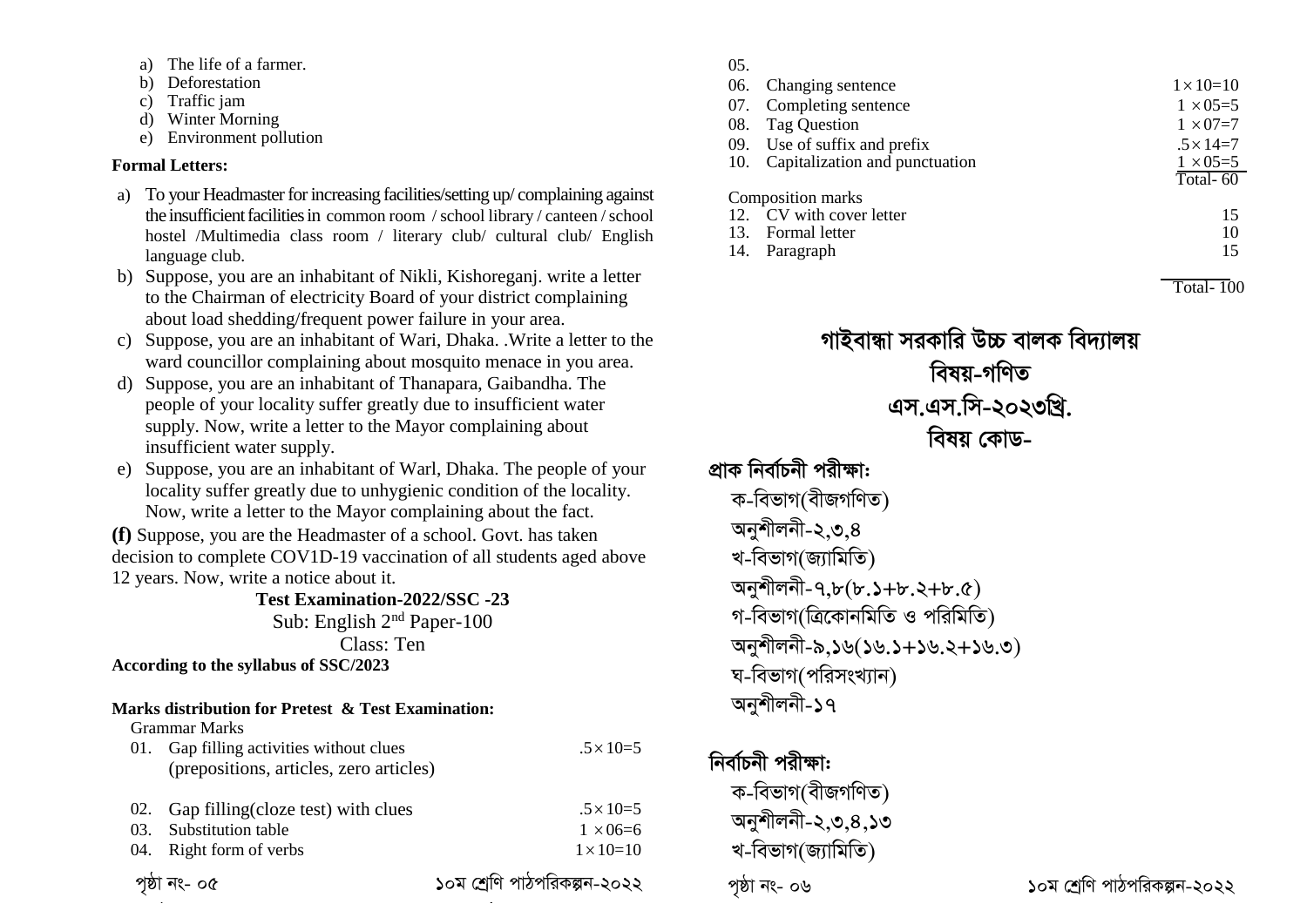*Abykxjbx-7,8 প-বি*ভাগ(ত্রিকোনমিতি ও পরিমিতি) অনুশীলনী-৯.১৬ ম-বিভাগ(পরিসংখ্যান) **অনুশীলনী-১৭** মানবন্টন: ক-বিভাগ থেকে ৩টির মধ্যে ২টির উত্তর দিতে হবে খ-বিভাগ থেকে ৩টির মধ্যে ২টির উত্তর দিতে হবে *প-বি*ভাগ থেকে ৩টির মধ্যে ২টির উত্তর দিতে হবে *ঘ-বি*ভাগ থেকে ২টির মধ্যে ১টির উত্তর দিতে হবে

*‡gvU: 11wU m"Rbkxj cÖ‡kœi g‡a¨ 7wUi DËi w`‡Z n‡e* 

 *-(7*X*10)=70*

*eûwbev©Pbx 30wUi cÖ‡kœi g‡a¨ 30wUi DËi w`‡Z n‡e -(30*X *1)=30 †gvU=100 b¤^i*

> *পাইবান্ধা সৱকাৱি উচ্চ বালক বিদ্যালয় বিষয়-বাংলাদেশ ও বিশ্বপরিচয় Gm.Gm.wm-2023wLª.*

*প্ৰাক নিৰ্বাচনী প*রীক্ষা:

*1g Aa¨vq*

*4\_© Aa¨vq*

<u>৬ষ্ঠ অ্যাধ্যায়</u>

*৯*ম অধ্যায়

*11Zg Aa¨vq*

**১৬তম অধ্যায়** 

**নিৰ্বাচনী পরীক্ষা:** 

*1g Aa¨vq/2q Aa¨vq/4\_© Aa¨vq/5g Aa¨vq /6ô Aa¨vq/9g*  **অধ্যায়/১১ তম অধ্যায়/১৬তম অধ্যায়** 

*gvbe›Ub:* 

*‡gvU: 11wU m"Rbkxj cÖ‡kœi g‡a¨ 7wUi DËi w`‡Z n‡e* 

 *-(7*X*10)=70*

*eûwbev©Pbx 30wUi cÖ‡kœi g‡a¨ 30wUi DËi w`‡Z n‡e -(30*X *1)=30 †gvU=100 b¤^i*

> *পাইবান্ধা সৱকাৱি উচ্চ বালক বিদ্যালয় বিষয়-হিন্দু ধৰ্ম ও নৈতিকশিক্ষা। Gm.Gm.wm-2023wLª.*

## <u>প্ৰাক নিৰ্বাচনী পরীক্ষা:</u>

*2q Aa¨vq-cÖ\_g cwi‡"Q`-cvV-1,2,3,4,5,6,7,8,9,10,11,12,13| 3q Aa¨vq- cvV-1,2,3,4,5,6|* 8ৰ্থ অধ্যায়- পাঠ-১,২,৩,৪। *5g Aa¨vq-cvV-1,2,3,4,5,6,7,|* <u>৬ষ্ঠ অধ্যায়-পাঠ-১.২.৩.৪.৫।</u> **৯ম অধ্যায়-পাঠ-১.২।** 

## *নিৰ্বাচনী পরীক্ষা:*

*2q Aa¨vq-cÖ\_g cwi‡"Q`-cvV-1,2,3,4,5,6,7,8,9,10,11,12,13|* **২য় অধ্যায়-পাঠ-১,২,৩। ৩য় অধ্যায়- পাঠ-১,২,৩,৪,৫,৬**। *4\_© Aa¨vq- cvV-1,2,3,4,5,6,7,8| 5g Aa¨vq-cvV-1,2,3,4,5,6,7,8,9,10,11|* <u>৬ষ্ঠ অধ্যায়-পাঠ-১,২,৩,৪,৫,৬,৭,৮,৯,</u>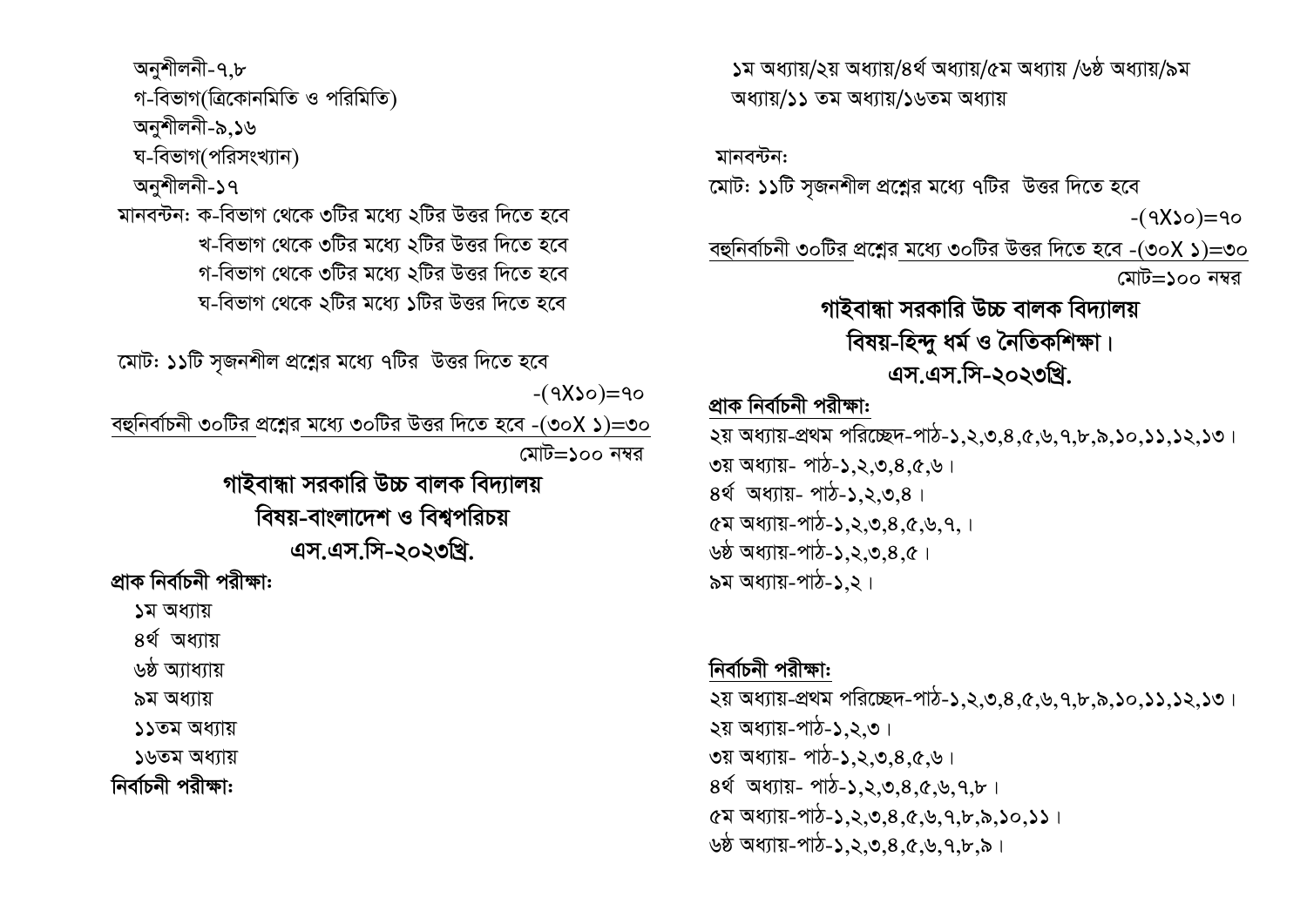$57$  অধ্যায়-পাঠ-১.২.৩.৪.৫.৬.৭.৮.৯।

### মানবন্টন:

মোট: ১১টি সজনশীল প্রশ্নের মধ্যে ৭টির উত্তর দিতে হবে

 $-(9x)$ o)=90

বহুনির্বাচনী ৩০টির প্রশ্নের মধ্যে ৩০টির উত্তর দিতে হবে -(৩০X ১)=৩০ মোট=১০০ নম্বর

## গাইবান্ধা সরকারি উচ্চ বালক বিদ্যালয়

বিষয়-ইসলাম ও নৈতিকশিক্ষা

এস.এস.সি-২০২৩খি.

### প্ৰাক নিৰ্বাচনী পরীক্ষা:

 $34$  অধ্যায়-পাঠ-১৩,১৪,১৫।

২য় অধ্যায়-পাঠ-১৫,১৭,২১,২৪।

 $\circ$ য় অধ্যায়- পাঠ-৪,৫,৬,৭।

8র্থ অধ্যায়- পাঠ-১৬,১৭,১৮,১৯,২০,২২।

 $(27)$  অধ্যায়-পাঠ-১.২.৩.৪.৫

## নিৰ্বাচনী পরীক্ষা:

२य़ अधाय-भार्य-১,२,७,8,৮,৯,১०,১১,১२,১७,১৫,১৭,२১,२८।  $\sigma$ য় অধ্যায়- পাঠ-১,২,৩,৪,৫,৬,৭। 8र्थ अधाय- পार्ट-১,२,७,८,८,५,१,১२,১৬,১৭,১৮,১৯,२०,२२।  $\alpha$ ম অধ্যায়-পাঠ-১,২,৩,৪, $\alpha$ ,৬,৭,১৩।

## মানবন্টন:

মোট: ১১টি সজনশীল প্রশ্নের মধ্যে ৭টির উত্তর দিতে হবে

 $-(9x) \circ = 90$ 

বহুনির্বাচনী ৩০টির প্রশ্নের মধ্যে ৩০টির উত্তর দিতে হবে -(৩০X ১)=৩০ মোট=১০০ নম্বর

গাইবান্ধা সরকারি উচ্চ বালক বিদ্যালয় বিষয-পদাৰ্থ বিজ্ঞান এস.এস.সি-২০২৩খি. বিষয় কোড-১৩৬

প্ৰাক নিৰ্বাচনী পরীক্ষা:

- ৩য় অধ্যায়-বল। 8ৰ্থ অধ্যায়-কাজ ক্ষমতা ও শক্তি। ৫ম অ্যাধ্যায়-পদাৰ্থে অবস্থা ও চাপ।  $97$  অধ্যায়- তরঙ্গ ও শব্দ।
- ৮ম অধ্যায়- আলোর প্রতিফলন।
- ১১ অধ্যায়- চলবিদ্যৎ।

## নিৰ্বাচনী পরীক্ষা:

১ম অধ্যায়/২য় অধ্যায়/৩য় অ্যাধ্যায়/৪র্থ অধ্যায়/৫ম অধ্যায় /৭ম অধ্যায়/৮ম অধ্যায়/১১ তম অধ্যায়

### মানবন্টন:

সজনশীল ০৮টি প্রশ্নের মধ্যে ৫টির উত্তর দিতে হবে -  $(6X)$ ০)=৫০ বহুনির্বাচনী ২৫টি প্রশ্নের মধ্যে ২৫টির উত্তর দিতে হবে -(২৫ X ১)=২৫ ব্যবহারিক পরীক্ষা  $=$ २৫

মোট=১০০ নম্বর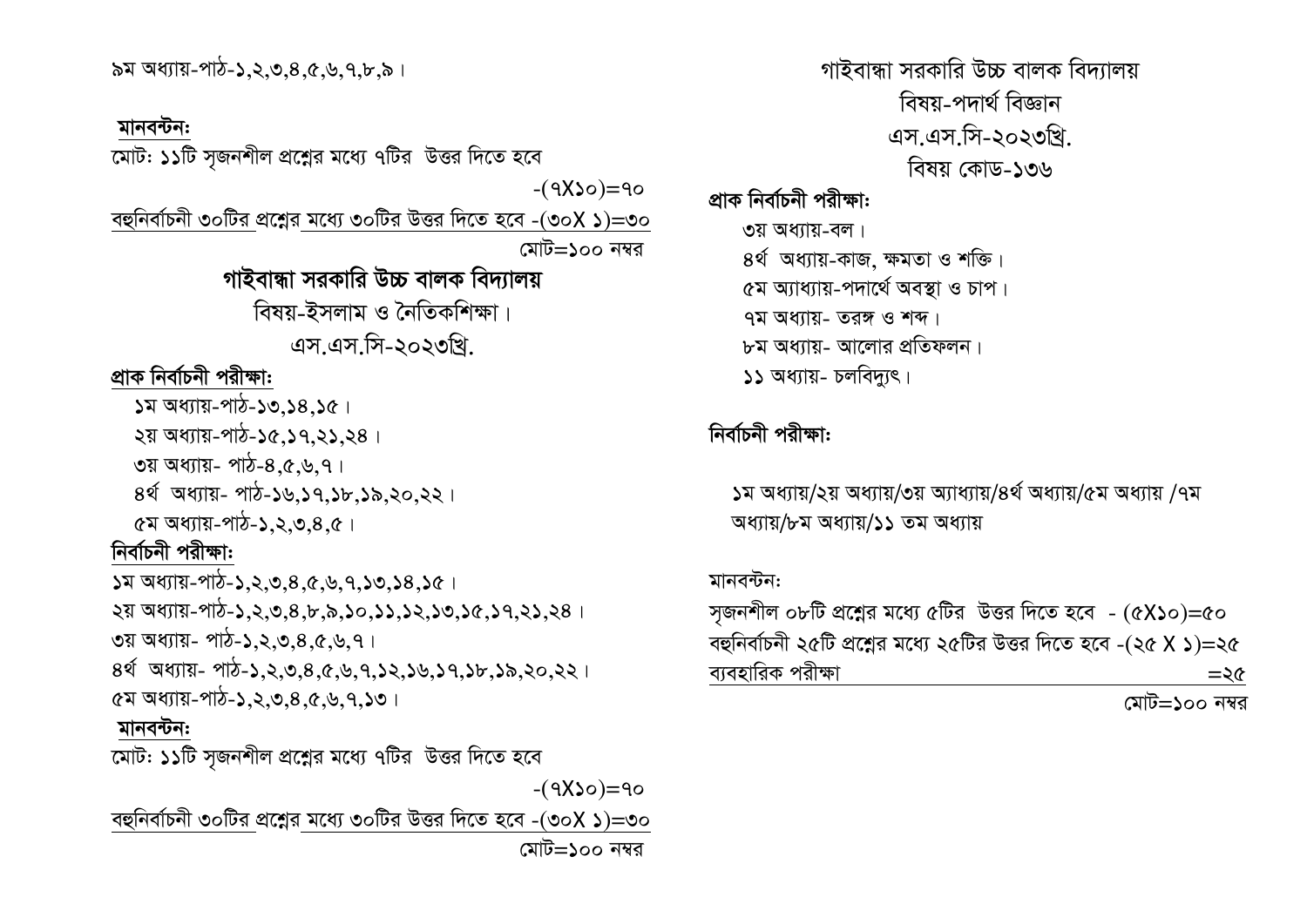*পাইবান্ধা সরকারি উচ্চ বালক বিদ্যালয় বিষয়-ৱসায়ন Gm.Gm.wm-2023wLª. বিষয় কোড-১*৩৭ <u>প্ৰাক নিৰ্বাচনী পৱীক্ষা:</u> ৩য় অধ্যায়-পদার্থের গঠন। **8ৰ্থ অধ্যায়-পৰ্যায় সাৱনী**। *(*১ম অ্যাধ্যায়-রাসায়নিক বন্ধন। ্ডষ্ঠ অধ্যায়- মোলের ধারনা ও রাসায়নিক গণনা। <mark>৭ম অ</mark>ধ্যায- রাসায়নিক বিক্রিয়া । **১১ অধ্যায়- খনিজ সম্পদ জীবাশা** 

## *নিৰ্বাচনী প*রীক্ষা:

*1g Aa¨vq/2q Aa¨vq/3q A¨va¨vq/4\_© Aa¨vq/5g Aa¨vq /6ô অধ্যায়*/৭ম অধ্যায়/১১ তম অধ্যায়

### <u>মানবন্টন:</u>

*m"Rbkxj 08wU cÖ‡kœi g‡a¨ 5wUi DËi w`‡Z n‡e - (5*X*10)=50 eûwbev©Pbx 25wU cÖ‡kœi g‡a¨ 25wUi DËi w`‡Z n‡e -(25* X *1)=25 e¨envwiK cixÿv =25* 

 *†gvU=100 b¤^i*

*পাইবান্ধা সরকারি উচ্চ বালক বিদ্যালয় বিষয়-জীব বিজ্ঞান Gm.Gm.wm-2023wLª. welq †KvW-138 প্ৰাক নিৰ্বা*চনী পৱীক্ষা:  $|2a|$  অধ্যায়-জীবকোষ ও টিস্যু। *8ৰ্থ* **অধ্যায়-জীবনীশক্তি।** <u>⁄</u>যে অ্যাধ্যায়-খাদ্য, পুষ্টি এবং পরিপাক। ়<u>৬</u>ষ্ঠ অধ্যায়- জীবে পরিবহন । **১১ তম অ**ধ্যায়- জীবের প্রজনন । *নিৰ্বাচনী পৱীক্ষা:* <u>১ম অধ্যায়- জবিন পাঠ</u>  $|2a|$  অধ্যায়-জীবকোষ ও টিস্যু।  $8$ র্থ অধ্যায়-জীবনীশক্তি। *৫ম অ্যাধ্যায়-খাদ্য, পুষ্টি এবং পরিপাক।* <u>৬ষ্ঠ অধ্যায়- জীবে পরিবহন ।</u>  $b$ ম অধ্যায়- রেচন প্রক্রিয়া । **১১ তম অ**ধ্যায়- জীবের প্রজনন । ১২ তম অধ্যায়- জীবের বংশগতি ও বিবর্তন। *gvbe›Ub: m"Rbkxj 08wU cÖ‡kœi g‡a¨ 5wUi DËi w`‡Z n‡e - (5*X*10)=50 eûwbev©Pbx 25wU cÖ‡kœi g‡a¨ 25wUi DËi w`‡Z n‡e -(25* X *1)=25 e¨envwiK cixÿv =25* 

 *†gvU=100 b¤^i*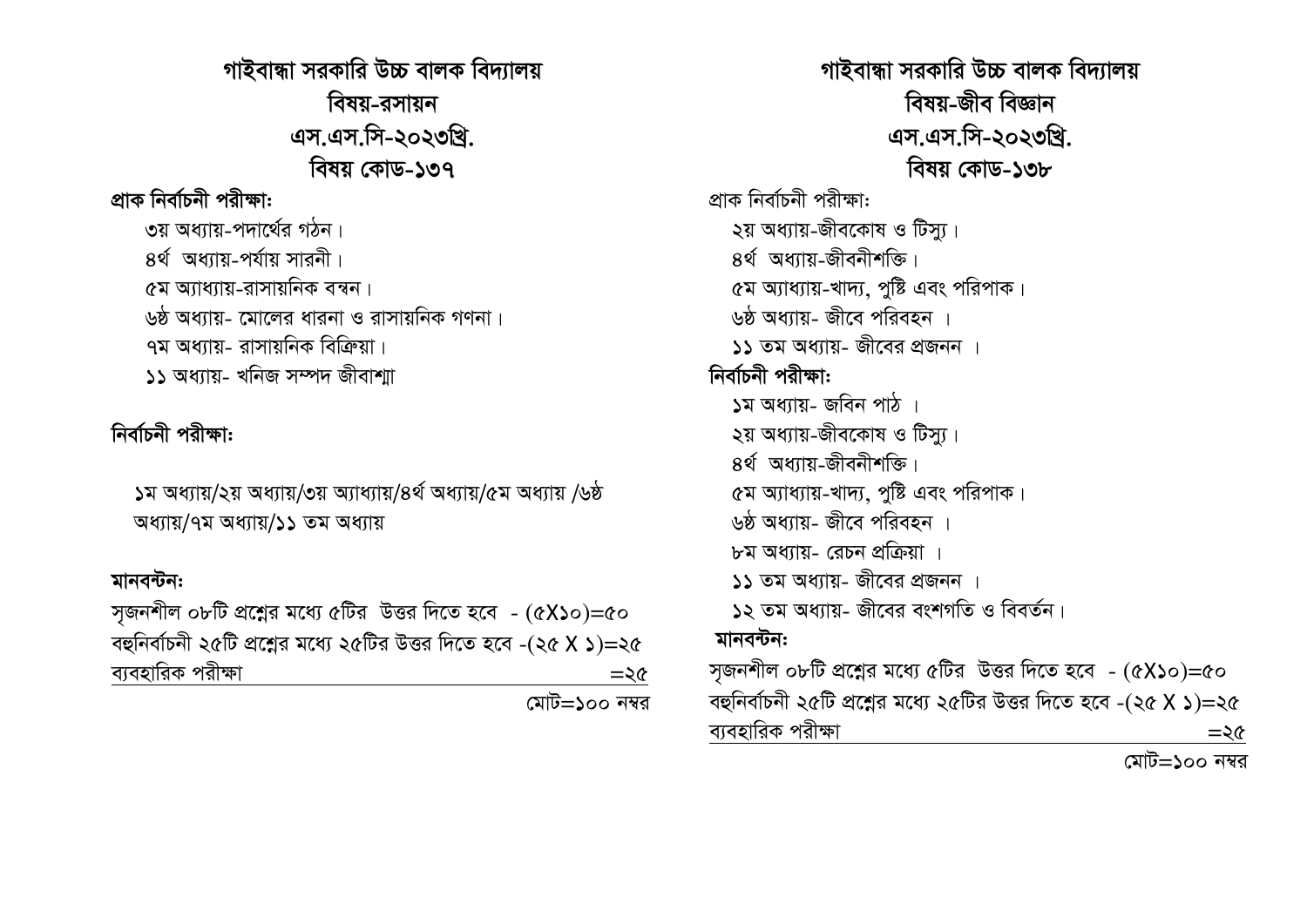গাইবান্ধা সরকারি উচ্চ বালক বিদ্যালয় বিষয়-উচ্চতৱ গণিত এস,এস.সি-২০২৩খ্রি. বিষয় কোড-১২৬ প্ৰাক নিৰ্বাচনী পরীক্ষা: ক-বিভাগ(বীজগণিত) অনুশীলনী-২.৭.৯ খ-বিভাগ(জ্যামিতি) অনুশীলনী-৩,১১(১১.১+১১.২) গ-বিভাগ(ত্রিকোনমিতি) অনুশীলনী-৮(৮.১+৮.২+৮.৩) নিৰ্বাচনী পরীক্ষা: ক-বিভাগ(বীজগণিত) অনুশীলনী-২.৭.৯.১০ খ-বিভাগ(জ্যামিতি) অনুশীলনী-৩.১১ গ-বিভাগ(ত্রিকোনমিতি ও সম্ভবনা) অনুশীলনী-৮.১৪ মানবন্টন: ক-বিভাগ থেকে ৩টি প্রশ্ন থাকবে । খ-বিভাগ থেকে ৩টি প্রশ্ন থাকবে । গ-বিভাগ থেকে ৩টি প্রশ্ন থাকবে । প্রত্যেক বিভাগ থেকে কমপক্ষে ১ টি কওে মোট ৫ টি প্রশ্নের উত্তর দিতে হবে। সজনশীল  $=(\alpha X$ ১০) =৫০ বহুনিৰ্বাচনী =(২৫ X  $\triangle$ )=২৫ ব্যবহারিক

## পাঠ পরিকল্পনা-২০২০

#### শেণি- ১০ম

বিষয়: তথ্য ও যোগাযোগ প্ৰযুক্তি

## প্রাক-নির্বাচনি পরীক্ষা :

- : আমাদের শিক্ষায় ইন্টারনেট ততীয় অধ্যায়
- চতৰ্থ অধ্যায় : আমাদের লেখালেখি ও হিসাব
- : মাল্টিমিডিয়া ও গ্রাফিক্স পঞ্চম অধ্যায়

### নিৰ্বাচনি পরীক্ষা:

এস.এস.সি/২০২৩ পরীক্ষার বোর্ড কর্তৃক নির্ধারিত সম্পূর্ণ সিলেবাস।

### প্ৰশ্নের ধারা ও মানবন্টন

- ০১. তত্তীয় অংশ থেকে ২৫টি বহু নির্বাচনি প্রশ্ন থাকবে প্রত্যেকটির  $26 \times 2 = 26$ উত্তর দিতে হবে।
- ০২. ব্যবহারিক

#### ২৫

মেট= ৫০

গাইবান্ধা সরকারি উচ্চ বালক বিদ্যালয় বিষয়-পৌৱনীতি এস.এস.সি-২০২৩ খ্রি. প্ৰাক নিৰ্বাচনী পৱীক্ষা: ১ম অধ্যায়-পৌরনীতি ও নাগরিকতা ২য় অধ্যায়-নাগরিক ও নাগরিকতা । ৩য় অ্যাধ্যায়-রাষ্ট্র ও সরকার ব্যবস্থা । ৪র্থ অধ্যায়- বাংলাদেশে সরকার ব্যবস্থা । ১০ম অধ্যায়- স্বাধীন বাংলাদেশের অভ্যদ্বয় নাগরিক ।

## নিৰ্বাচনী পৱীক্ষা:

১ম অধ্যায়-পৌরনীতি ও নাগরিকতা ২য় অধ্যায়-নাগরিক ও নাগরিকতা ।

মোট=১০০ নম্বর

 $=$   $\geq$   $\alpha$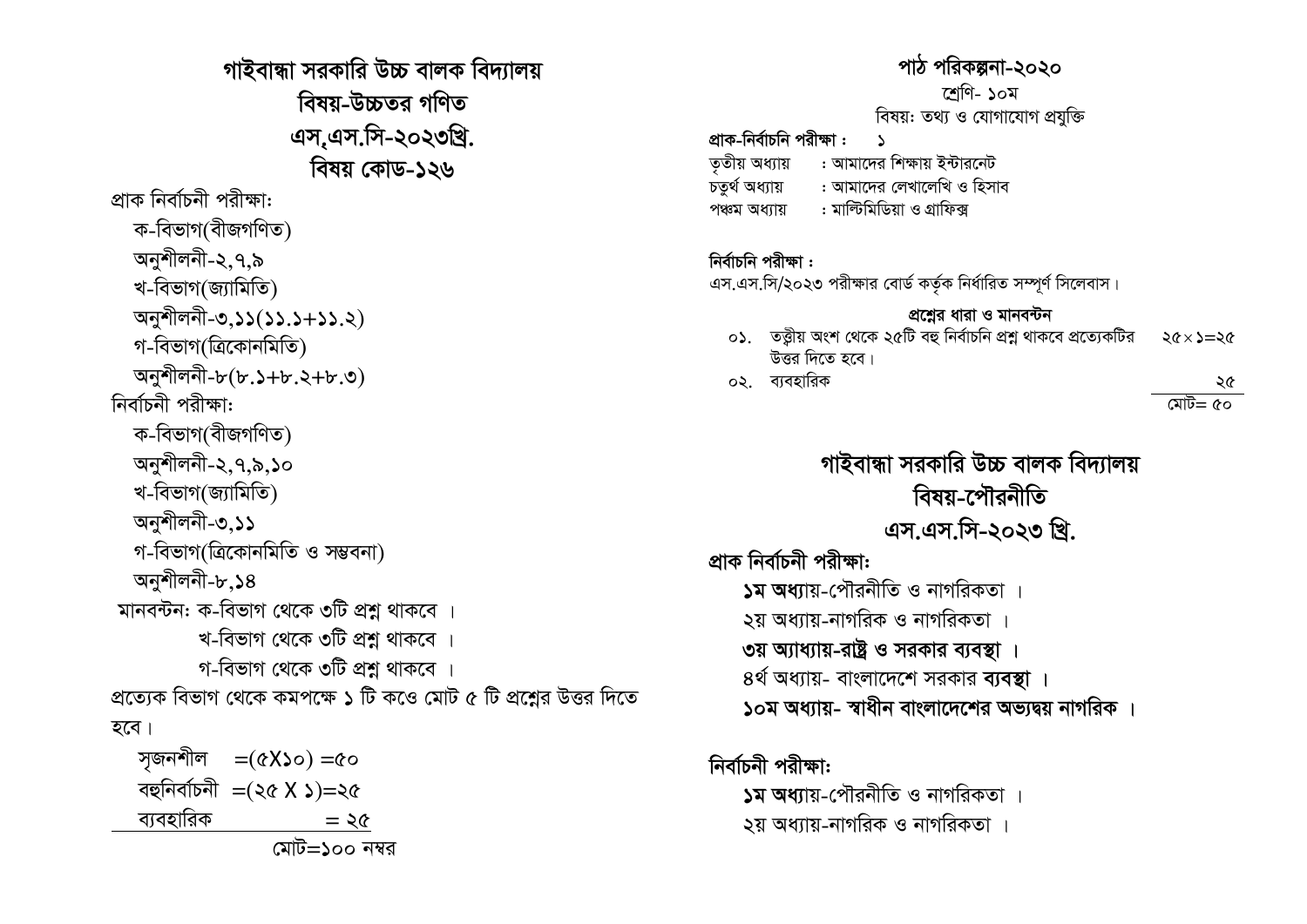*-(7*X*10)=70 1g Aa¨vq/2q Aa¨vq/3q A¨va¨vq/4\_© Aa¨vq/10g Aa¨vq/GKv`k অধ্যায়/*দ্বাদশ অধ্যায়/ত্ৰয়োদশঅধ্যায়/ চতুৰ্দশ অধ্যায় মানবন্টন: *‡gvU: 11wU m"Rbkxj cÖ‡kœi g‡a¨ 7wUi DËi w`‡Z n‡e -(7*X*10)=70 eûwbev©Pbx 30wUi cÖ‡kœi g‡a¨ 30wUi DËi w`‡Z n‡e -(30*X *1)=30 †gvU=100 b¤^i পাইবান্ধা সরকারি উচ্চ বালক বিদ্যালয় বিষয়-অৰ্থনীতি Gm.Gm.wm-2023wLª. welq †KvW-141* <u>প্ৰাক নিৰ্বাচনী পৱীক্ষা:</u> **১ম অধ্যা**য়-অৰ্থনীতি পরিচয়।  $2\pi$  অধ্যায়-অর্থনীতির গুরুতুপূর্ন ধারনাসমূহ। **৩য় অ্যাধ্যায়-উপযোগ, চাহিদা, যোগান ও ভারসাম্য।**  $6$ র্থ অধ্যায়- উৎপাদন ও সংগঠন। <mark>১০ম অ</mark>ধ্যায়- স্বাধীন বাংলাদেশের অভ্যদ্বয় নাগরিক । *নিৰ্বাচনী পরীক্ষা:* **১ম অধ্যা**য়-অৰ্থনীতি পৱিচয়।  $2$ য় অধ্যায়-অর্থনীতির গুরুতুপূর্ন ধারনাসমূহ। **৩য় অ্যাধ্যায়-উপযোগ, চাহিদা, যোগান ও ভারসাম্য।**  $68$ র্থ অধ্যায়- উৎপাদন ও সংগঠন। <u>১</u>ঠ অধ্যায়-জাতীয় আয় ও এর পরিমাপ। *নবম অধ্যায়- বাংলাদেশের গুরুত্বপূর্ন অর্থনৈতিক প্রসঙ্গ* ।

**৩য় অ্যাধ্যায়-রাষ্ট্র ও সরকার ব্যবস্থা** ।  $6$ র্থ অধ্যায়- বাংলাদেশে সরকার **ব্যবস্থা** । *৫ম অধ্যায়-সংবিধান ।* <mark>১০ম অধ্যায়- স্বাধীন বাংলাদেশের অভ্যদ্বয় নাগরিক ।</mark> <mark>1৩তম অ</mark>ধ্যায়- বাংলাদেশ ও আৰ্ন্তজাতিক সংগঠন

### মানবন্টন:

*‡gvU: 11wU m"Rbkxj cÖ‡kœi g‡a¨ 7wUi DËi w`‡Z n‡e* 

*eûwbev©Pbx 30wUi cÖ‡kœi g‡a¨ 30wUi DËi w`‡Z n‡e -(30*X *1)=30 †gvU=100 b¤^i*

# *পাইবান্ধা স*রকারি উচ্চ বালক বিদ্যালয় *বি*ষয়-বাংলাদেশের ইতিহাস ও বিশ্বসভ্যতা *Gm.&Gm.wm-2023wLª. বিষয় কোড-১৫*৩

*প্ৰাক নিৰ্বাচনী পৱীক্ষা:* 

**১**ম অধ্যায়-ইতিহাস পরিচিতি।

২য় অধ্যায়-বিশ্বসভ্যতা (মিশর,সিন্ধু, গ্রিক ও রোম) ।

**৩**য় অ্যাধ্যায়-প্রাচিন বাংলা জনপদ।

*৪র্থ* অধ্যায়- প্রাচীন বাংলার রাজনৈতিক ইতিহাস(৩২৬ খ্রিষ্টপূর্বাব্দ *†\_‡K 1204 wLªó©vã)|*

 $\,$ ১০ম অধ্যায়- ইংরেজী শাসনামলে বাংলার স্বাধিকার আন্দোলন।

*নিৰ্বাচনী প*রীক্ষা: